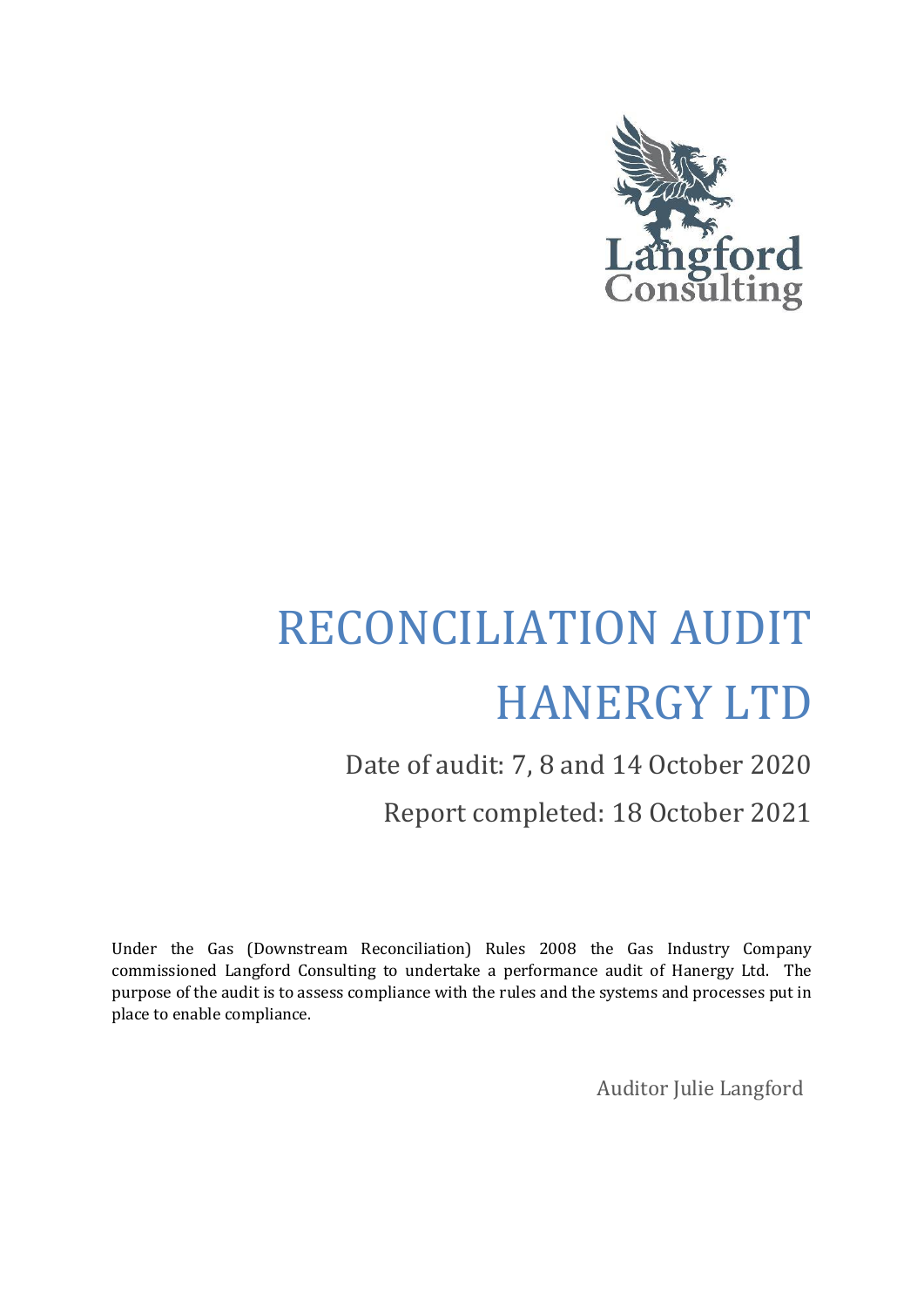## <span id="page-1-0"></span>**Executive Summary**

This performance audit was conducted at the request of the Gas Industry Company (GIC) in accordance with rule 65 of the 2015 Amendment Version of the Gas (Downstream Reconciliation) Rules 2008 effective from September 2015.

The purpose of this audit is to assess the systems, processes and performance of Hanergy Ltd in terms of compliance with these rules.

The audit was conducted in accordance with terms of reference prepared by the GIC, and in accordance with the "Guideline note for rules 65 to 75 and 80: the commissioning and carrying out of performance audits and event audits, V3.0" which was published by the GIC in June 2013.

The summary of report findings in the table below shows that the Hanergy Ltd control environment is "effective" for twelve of the areas evaluated, "adequate" for three areas and three areas were not applicable.

Fourteen of the eighteen areas evaluated were found to be compliant, three were not applicable and one not compliant. One alleged breach has been raised as a result of this audit.

The report makes the following recommendations:

**RECOMMENDATION:** That Hanergy review how initial estimates are made with a view to improving the accuracy of initial submissions

**RECOMMENDATION**: A comparison of 'as billed' data to submitted consumption data prior to the upload of the GAS070 could prevent errors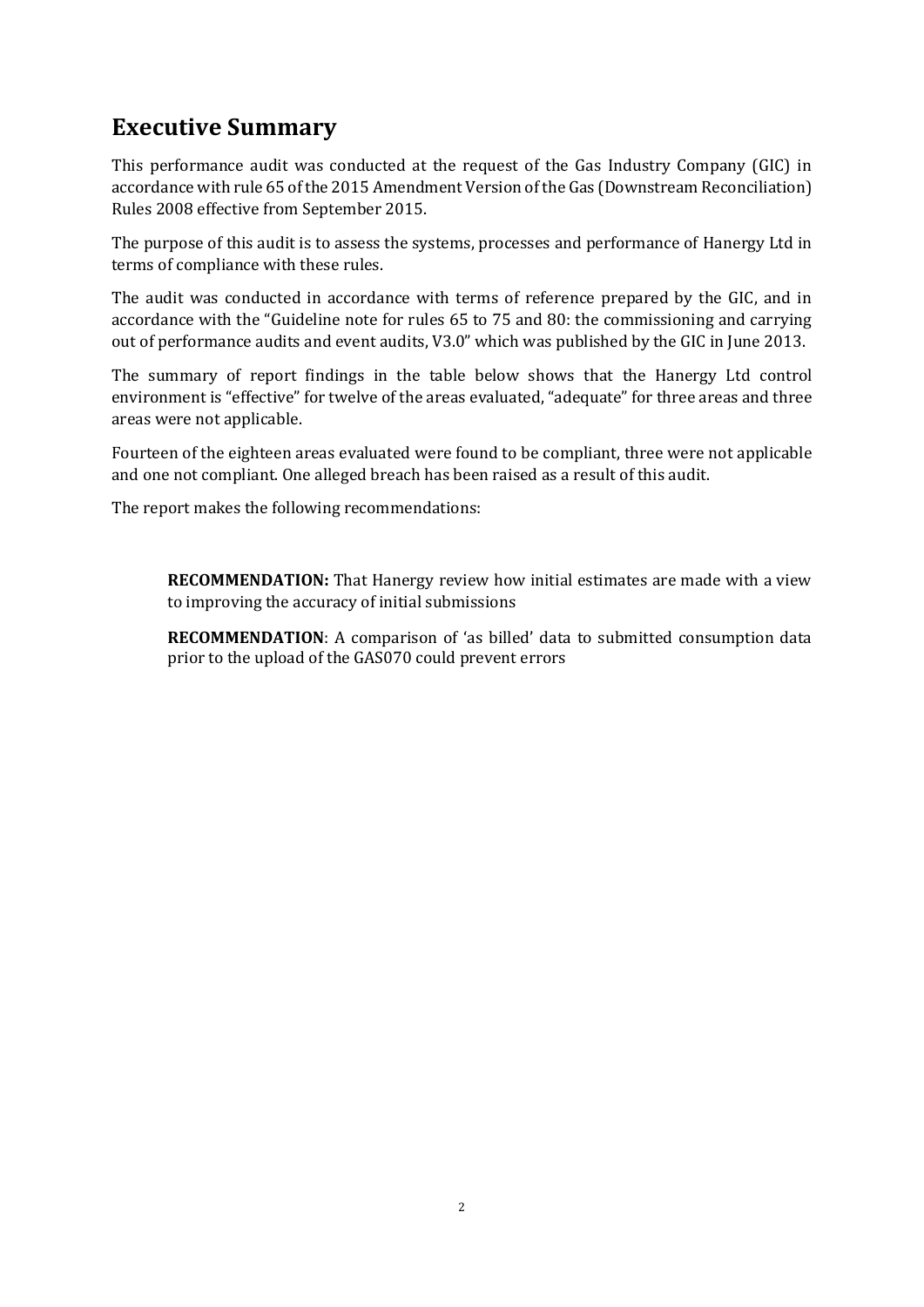# <span id="page-2-0"></span>Summary of breach allegations

| <b>Section</b> | <b>Summary of issue</b>                                                                                                                       | <b>Rules</b><br>potentially<br>breached |
|----------------|-----------------------------------------------------------------------------------------------------------------------------------------------|-----------------------------------------|
| 5.7            | Submission of incorrect 'as billed'<br>information because data was routinely<br>converted into GJs when it was already<br>in G <sub>IS</sub> | r26.2.1                                 |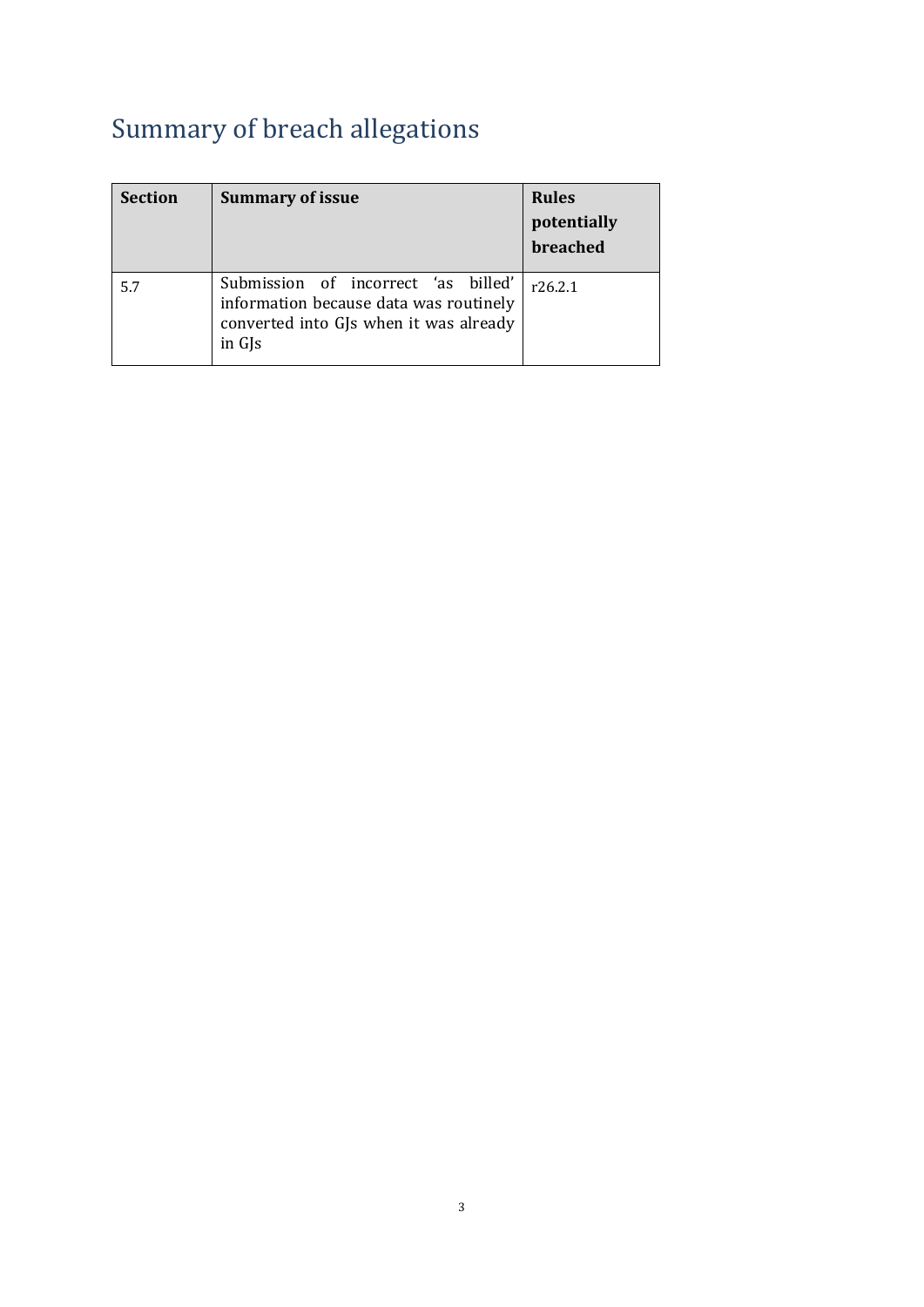# **Summary of Report Findings**

<span id="page-3-0"></span>

| <b>Issue</b>                        | <b>Section</b> | <b>Control Rating (Refer</b><br>Appendix 1 for<br>to<br>definitions) | Compliance<br>Rating | <b>Comments</b>                                                                                                                  |
|-------------------------------------|----------------|----------------------------------------------------------------------|----------------------|----------------------------------------------------------------------------------------------------------------------------------|
| ICP set up information              | 2.1            | Effective                                                            | Compliant            | Hanergy had no new ICPs, but demonstrated compliant processes                                                                    |
| Metering set up information         | 2.2            | Adequate                                                             | Compliant            | Generally, there was good alignment with the registry, although some<br>discrepancies were found for altitude and meter pressure |
| <b>Billing factors</b>              | 2.3            | Effective                                                            | Compliant            | Temperature data had been updated to the new GIC data                                                                            |
| Archiving of reading data           | 3.1            | Effective                                                            | Compliant            | Meter reading data is readily available after 30 months.                                                                         |
| Meter interrogation<br>requirements | 3.2            | Effective                                                            | Compliant            | Validation occurs to ensure allocation groups are correct.                                                                       |
| Meter reading targets               | 3.3            | Effective                                                            | Compliant            | There was 1 ICP where the last actual read date was over 12 months ago,<br>but Hanergy had not been the retailer for 12 months   |
| Non TOU validation                  | 3.4            | Effective                                                            | Compliant            | Multiple layers of validation are occurring                                                                                      |
| Non TOU error correction            | 3.5            | Effective                                                            | Compliant            | No issues were identified                                                                                                        |
| TOU validation                      | 3.6            | n/a                                                                  | n/a                  | Hanergy do not have any TOU sites.                                                                                               |
| Energy consumption<br>calculation   | 4              | Effective                                                            | Compliant            | Processes were reviewed and found to be accurate.                                                                                |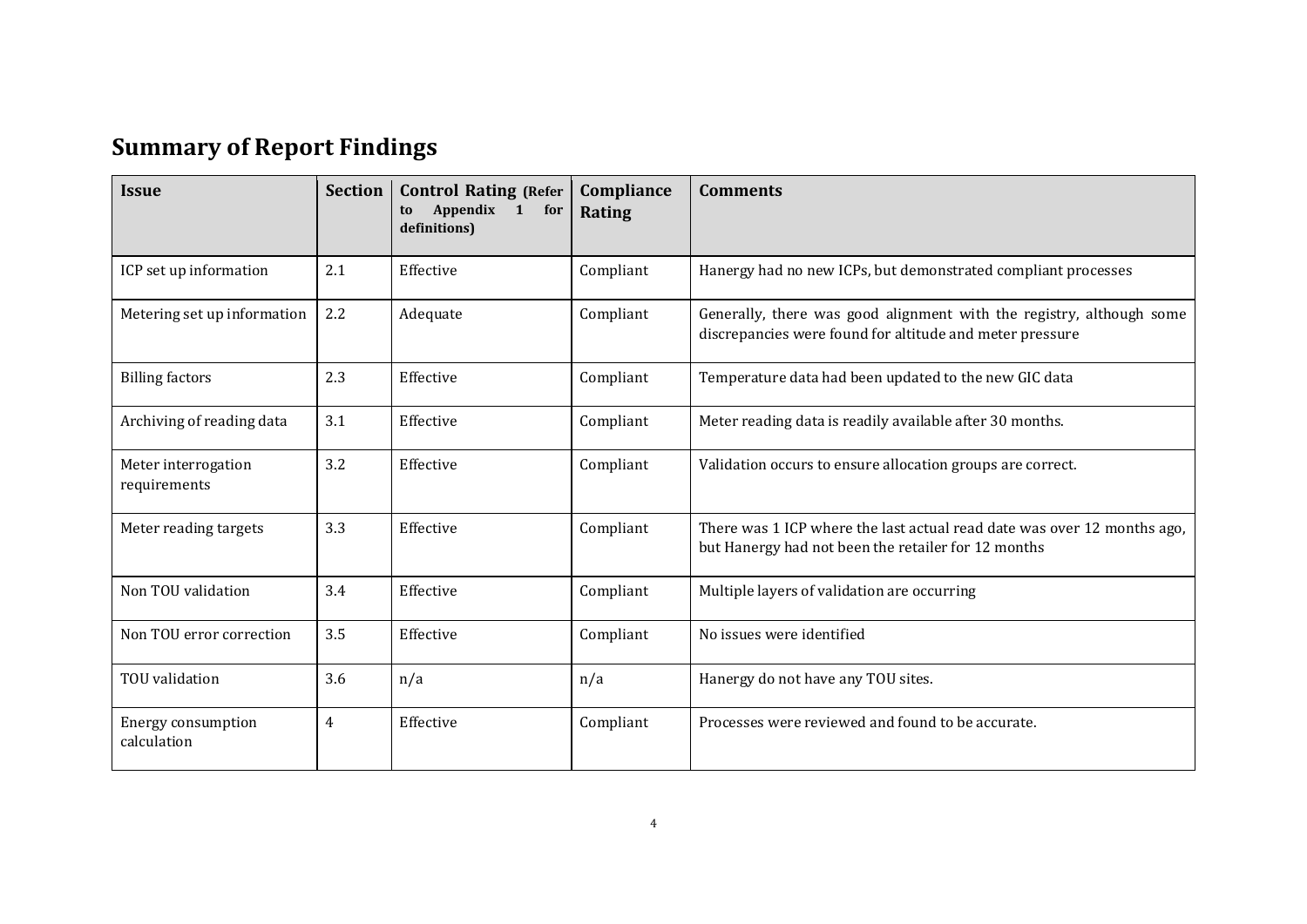| TOU estimation and<br>correction                 | 5.1 | n/a       | n/a           | Hanergy do not have any TOU sites                                                                                                                              |
|--------------------------------------------------|-----|-----------|---------------|----------------------------------------------------------------------------------------------------------------------------------------------------------------|
| Provision of retailer<br>consumption information | 5.2 | Effective | Compliant     |                                                                                                                                                                |
| Initial submission accuracy                      | 5.3 | Adequate  | Compliant     | Initial submission issues were below materiality                                                                                                               |
| Historic estimates                               | 5.4 | Effective | Compliant     | Compliance was achieved for all relevant scenarios                                                                                                             |
| Proportion of HE                                 | 5.5 | Effective | Compliant     | The correct proportion of HE is being reported.                                                                                                                |
| <b>Forward Estimates</b>                         | 5.6 | Effective | Compliant     | Processes were reviewed and no issues were identified.                                                                                                         |
| Billed vs consumption<br>comparison              | 5.7 | Adequate  | Not compliant | There had been an historical issue regarding data conversion which was<br>no longer occurring, but the process could be improved with an additional<br>control |
| Gas trading notifications                        | 5.8 | n/a       | n/a           | Hanergy have no supplementary agreements                                                                                                                       |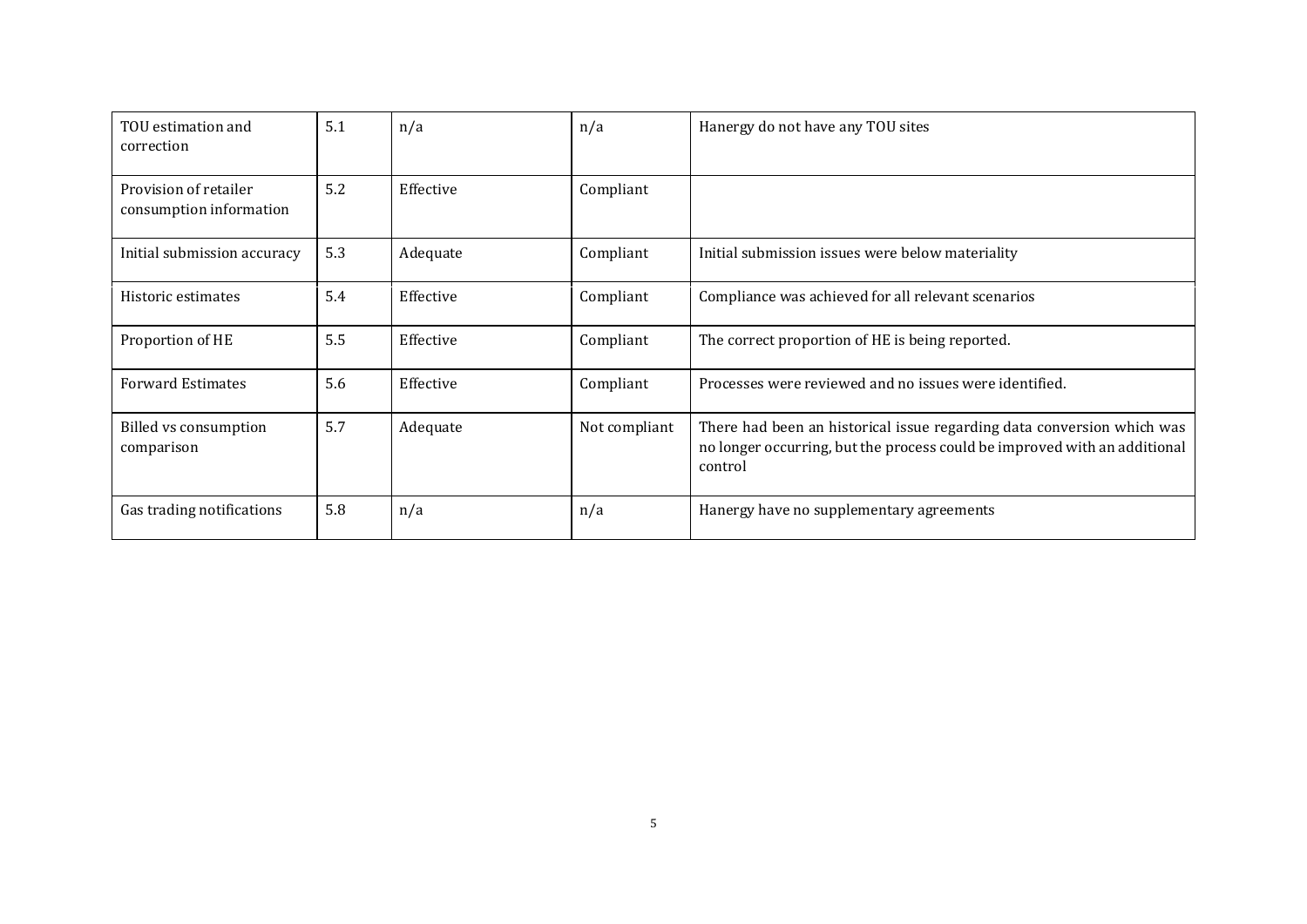# <span id="page-5-0"></span>**Contents**

|          | <b>Executive Summary</b>                                       | $\overline{2}$  |
|----------|----------------------------------------------------------------|-----------------|
|          | <b>Summary of breach allegations</b>                           | 3               |
|          | <b>Summary of Report Findings</b>                              | 4               |
| Contents |                                                                | 6               |
| 1.       | <b>Pre-Audit and Operational Infrastructure Information</b>    | 8               |
| 1.1      | Scope of Audit                                                 | 8               |
| 1.2      | General Compliance                                             | 8               |
|          | 1.2.1 Summary of Previous Audit                                | 8               |
|          | 1.2.2 Breach Allegations                                       | 8               |
| 1.3      | Provision of Information to the Auditor (rule 69)              | 9               |
| 1.4      | Transmission Methodology and Audit Trails (rule 28.4.1)        | 9               |
| 2.       | Set-up and Maintenance of Information in Systems (rule 28.2)   | 9               |
| 2.1      | ICP Set Up Information                                         | 9               |
|          | 2.1.1 New Connections Process                                  | 9               |
|          | 2.1.2 Altitude Information                                     | 10              |
| 2.2      | Metering Set-up Information                                    | 10 <sup>°</sup> |
| 2.3      | <b>Billing Factors</b>                                         | 10              |
|          | 2.3.1 Temperature Information                                  | 10 <sup>°</sup> |
|          | 2.3.2 Calorific Values                                         | 11              |
| 3.       | <b>Meter Reading and Validation</b>                            | 11              |
| 3.1      | Archiving of Register Reading Data (rule 28.4.2)               | 11              |
| 3.2      | Metering Interrogation Requirements (rule 29)                  | 11              |
| 3.3      | Meter Reading Requirements (rules 29.4.3, 29.5 & 40.2)         | 12              |
| 3.4      | Non TOU Validation                                             | 12              |
| 3.5      | Non TOU Error Correction                                       | 12              |
| 3.6      | <b>TOU Validation</b>                                          | 13              |
| 4.       | <b>Energy Consumption Calculation (rule 28.2)</b>              | 13              |
| 5.       | <b>Estimation and Submission Information</b>                   | 13              |
| 5.1      | TOU Estimation and Correction (rule 30.3)                      | 13              |
| 5.2      | Provision of Retailer Consumption Information (rules 30 to 33) | 13              |
| 5.3      | Initial Submission Accuracy (rule 37.2)                        | 14              |
| 5.4      | Historic Estimates (Rules 34 & 35)                             | 14              |
| 5.5      | Proportion of Historic Estimates (rule 40.1)                   | 15              |
| 5.6      | Forward Estimates (rules 34 & 36)                              | 15              |
|          |                                                                |                 |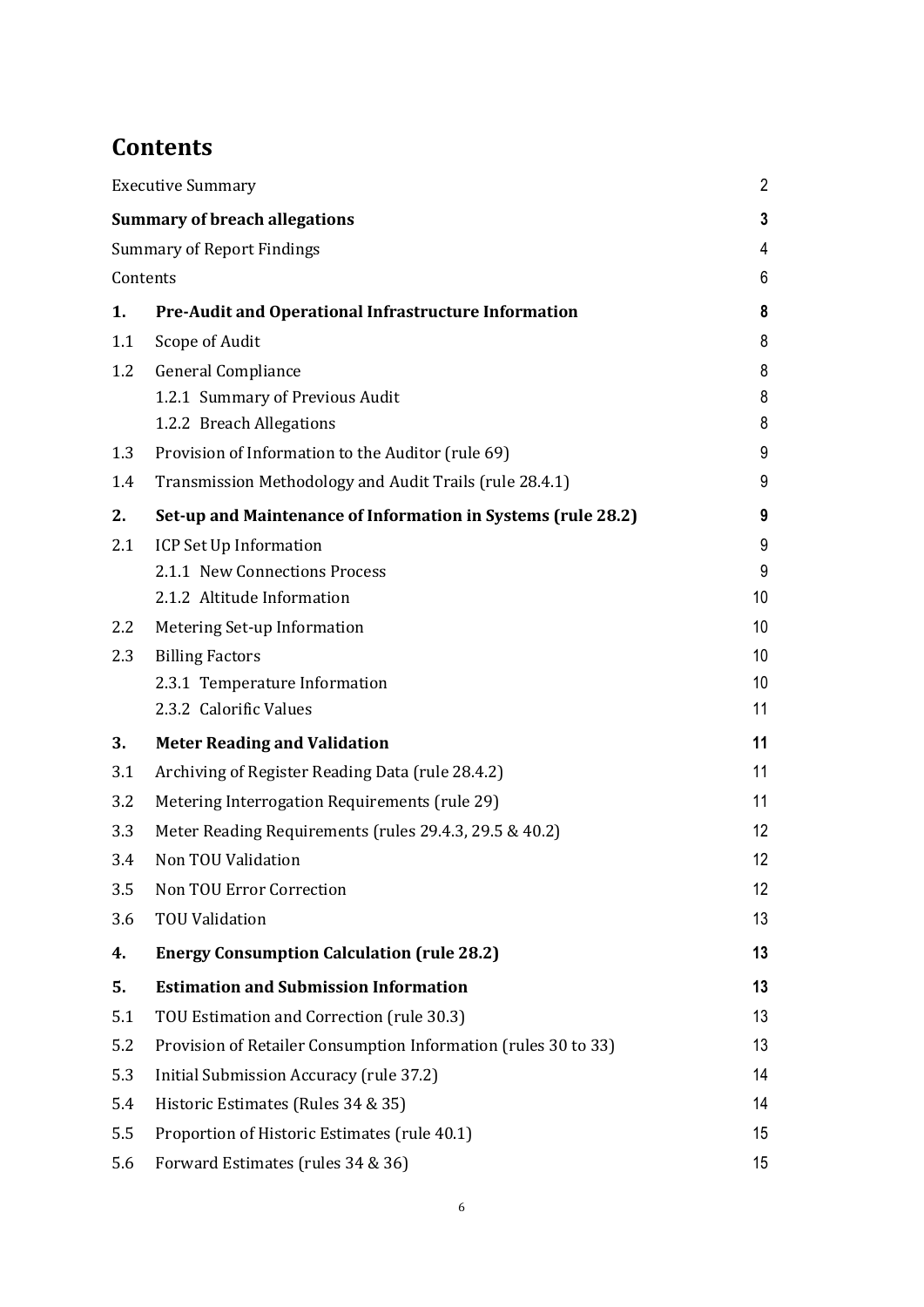| 5.7 | Billed vs Consumption Comparison (rule 52)        | 16 |
|-----|---------------------------------------------------|----|
| 5.8 | Gas Trading Notifications (Rule 39)               | 16 |
| 6.  | <b>Conclusion</b>                                 | 17 |
|     | Appendix 1 – Control Rating Definitions           | 18 |
|     | Appendix 2 – Detail of issues arising             |    |
|     | Appendix 3 – Vector response to preliminary draft |    |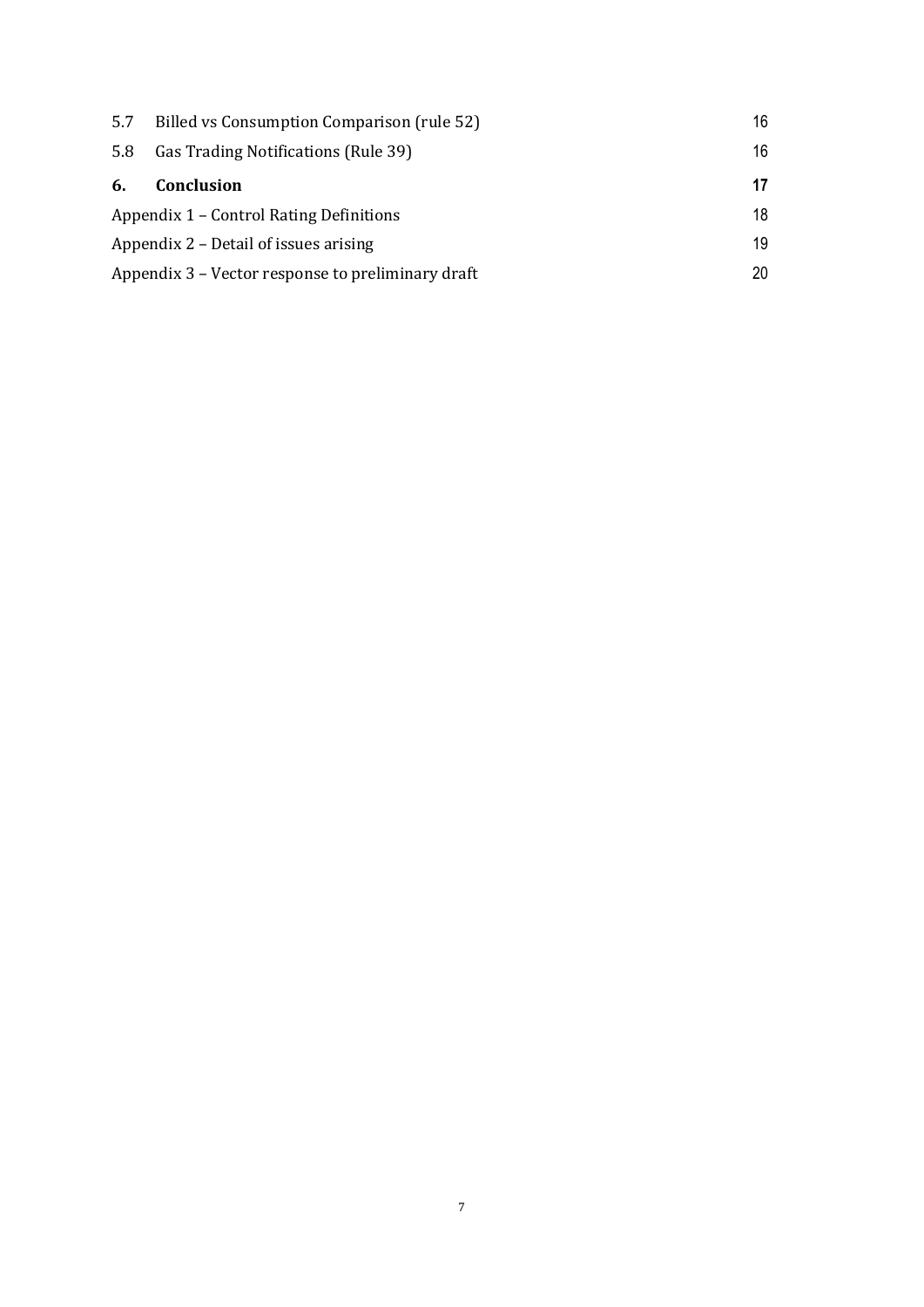## <span id="page-7-0"></span>**1. Pre-Audit and Operational Infrastructure Information**

#### <span id="page-7-1"></span>**1.1 Scope of Audit**

This performance audit was conducted at the request of the Gas Industry Company (GIC) in accordance with rule 65 of the 2015 Amendment Version of the Gas (Downstream Reconciliation) Rules 2008 effective from September 2015.

- 65. Industry body to commission performance audits
	- 65.1 The industry body must arrange at regular intervals performance audits of the allocation agent and allocation participants.
	- 65.2 The purpose of a performance audit under this rule is to assess in relation to the allocation agent or an allocation participant, as the case may be, -
		- 65.2.1 The performance of the allocation agent or that allocation participant in terms of compliance with these rules; and
		- 65.2.2 The systems and processes of the allocation agent or that allocation participant that have been put in place to enable compliance with these rules.

The audit was conducted in accordance with terms of reference prepared by the GIC, and in accordance with the "Guideline note for rules 65 to 75 and 80: the commissioning and carrying out of performance audits and event audits, V3.0" which was published by the GIC in June 2013.

The engagement commenced on 15 January 2020. Hanergy use Vector Data Services (Vector) as a service provider so the on-site part of this audit was completed at Vector's offices in New Plymouth and was done in parallel with the audits of other retailers who use Vector's services. Arrangements for site visits were made, but cancelled twice due to pandemic protocols, but were able to occur in October. Other aspects of this audit were conducted remotely.

At the time of the audit Hanergy was retailer for 59 ICPs.

The scope of the audit includes "downstream reconciliation" only. Switching and registry management functions were audited in conjunction with this audit but are included in a separate report.

### <span id="page-7-2"></span>**1.2 General Compliance**

#### <span id="page-7-3"></span>**1.2.1 Summary of Previous Audit**

Hanergy Ltd started as a retailer on 27 December 2018, they have not previously been audited.

#### <span id="page-7-4"></span>**1.2.2 Breach Allegations**

Hanergy has had no alleged breaches since it commenced as a retailer and none are raised as a result of this audit.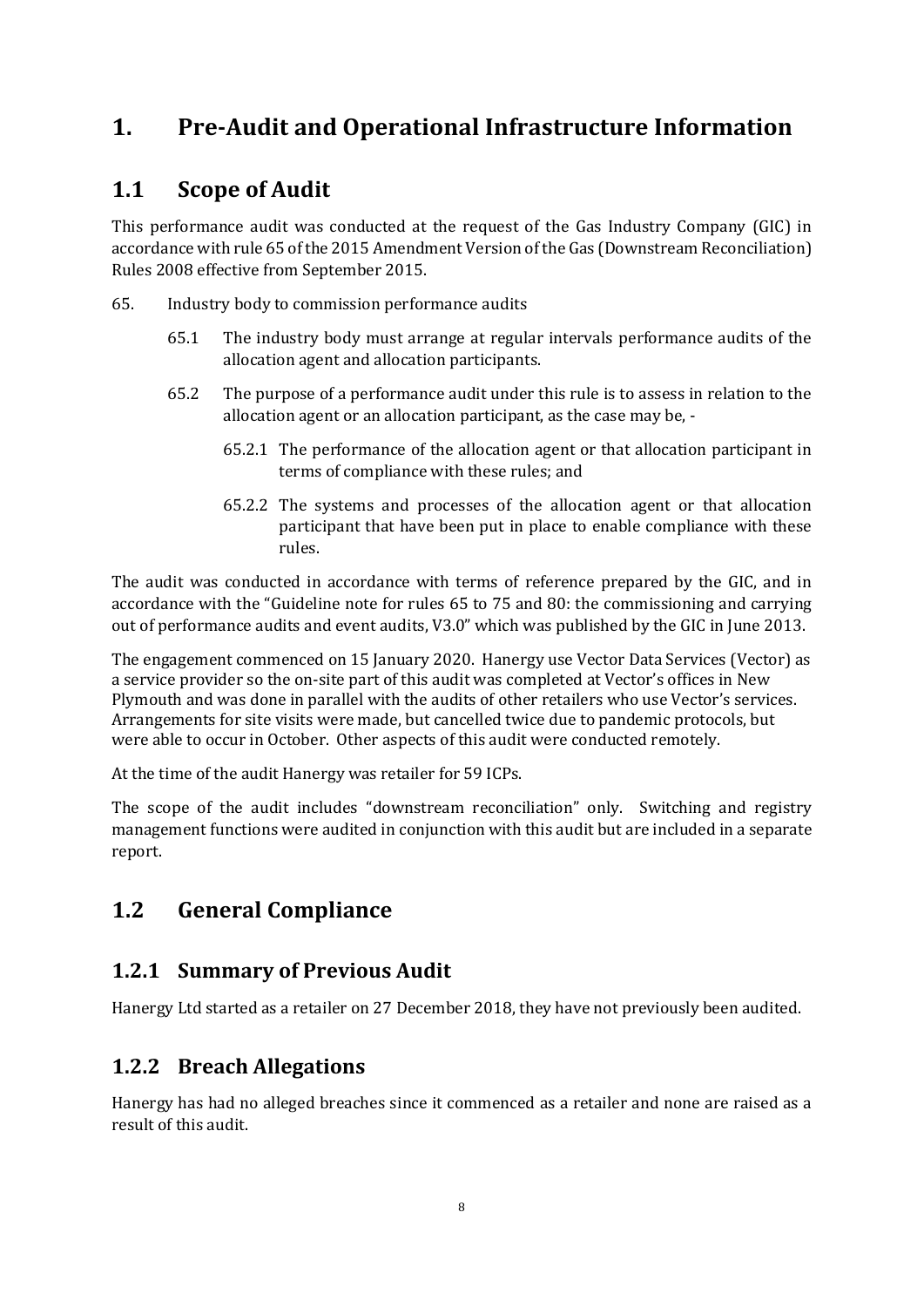#### <span id="page-8-0"></span>**1.3 Provision of Information to the Auditor (rule 69)**

In conducting this audit, the auditor may request any information from Hanergy, the allocation agent and any allocation participant. Information was also provided by Vector as Hanergy's data services agent.

Information was provided by Hanergy and Vector, although information from Hanergy was not always supplied in a timely manner. There was a delay of several months between the initial request and the subsequent supply of some information by Hanergy. However, all requested information was eventually received so the parties are considered to have complied with this rule.

#### <span id="page-8-1"></span>**1.4 Transmission Methodology and Audit Trails (rule 28.4.1)**

A complete audit trail was viewed for all data gathering, validation and processing functions. Compliance is confirmed with this rule, consumption information is transferred and stored in such a manner that it cannot be altered without leaving a detailed audit trail.

## <span id="page-8-2"></span>**2. Set-up and Maintenance of Information in Systems (rule 28.2)**

Every retailer must ensure the conversion of measured volume to volume at standard conditions and the conversion of volume at standard conditions to energy complies with NZS 5259:2015, for metering equipment installed at each consumer installation for which the retailer is the responsible retailer.

Compliance with this rule has been examined in relation to the set-up of ICP, metering and billing information. The "Gas (Downstream Reconciliation) Rules 2008 Billing factors guideline note, V2.0" (Billing Factors Guideline) published by GIC on 30/11/15 was also considered when examining the set up and maintenance of information.

Vector manage meter readings in an Excel workbook, which in turn pushes the information into Flow2E, a bespoke system based on OSIsoft PI. Flow2E is where the energy calculation happens and various validity checks occur, as well as trend data being visible and worklists being produced. The energy data is then pushed back out to the meter readings workbook and from here is sent on to Hanergy. The meter readings workbook also does a sanity check on the energy calculation and highlights anything unusual. The energy data is also pushed to a SQL database which has an Access front end. This is used to manage registry/switching activities and create allocation submissions.

### <span id="page-8-3"></span>**2.1 ICP Set Up Information**

#### <span id="page-8-4"></span>**2.1.1 New Connections Process**

Hanergy has 3 ICPs that were created in 2019. However, they were not the first retailer for any of these ICPs, they were switched to them later in the year. There were therefore no actual new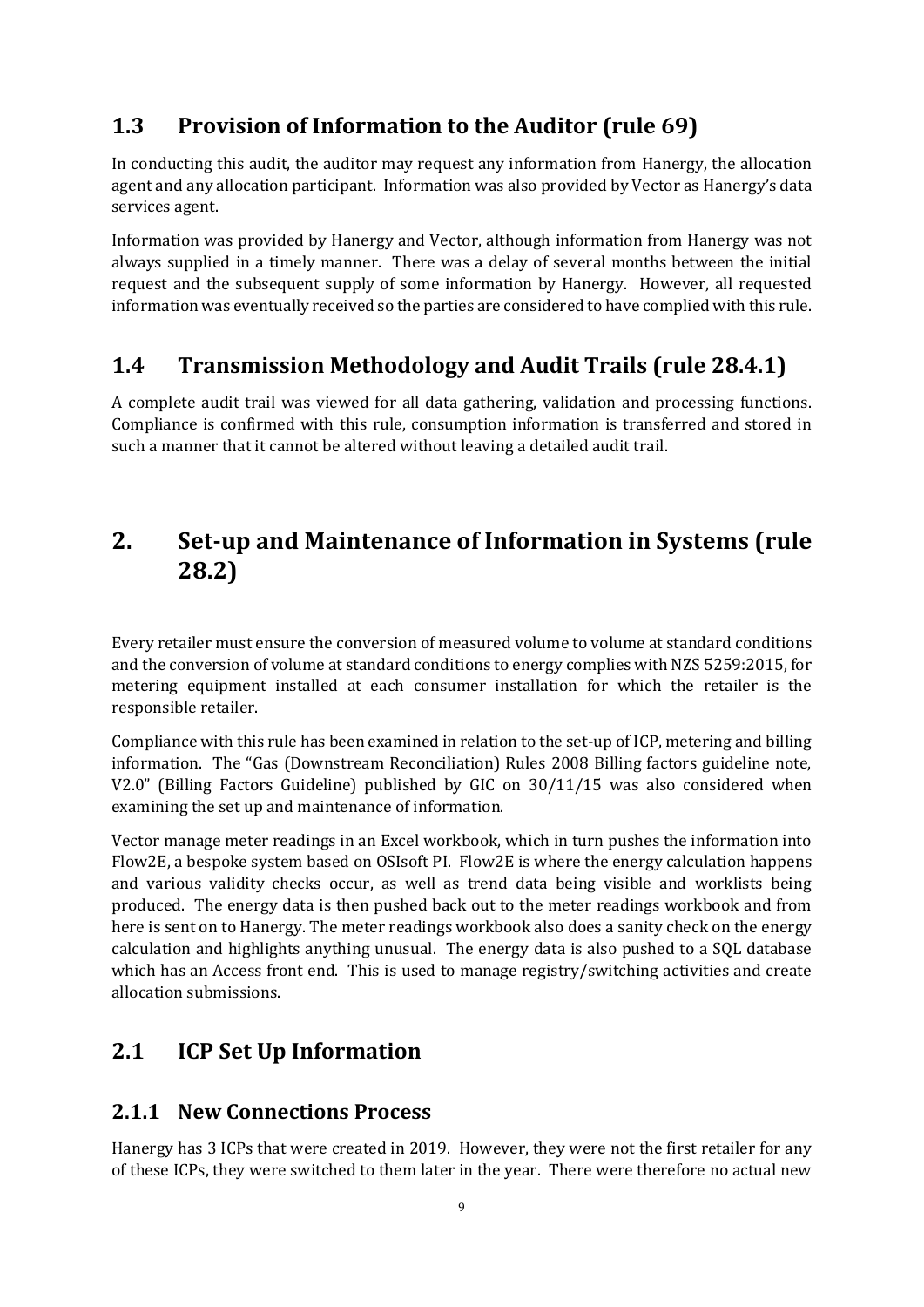connections to review. It was however verified with Vector as their agent that they had a new connections process in place and the process was reviewed as a part of the on-site audit. No issues arose.

#### <span id="page-9-0"></span>**2.1.2 Altitude Information**

It is a distributor responsibility to populate the registry with correct altitude information to support compliance with NZS 5259:2015, and it is a retailer responsibility to comply with NZS 5259:2015 for the conversion of volume to energy.

The registry list file for Hanergy was reviewed for obvious outliers and sample checks made against Google Earth with an emphasis on newer ICPs. The data quality was good and no issues were found.

#### <span id="page-9-1"></span>**2.2 Metering Set-up Information**

During the on-site audit Vector demonstrated they had processes for validating the alignment of data in their systems against the registry. However, it was noted there was no direct validation between Flow2E and the registry – Flow2E was instead validated against Vector's SQL database, which had in turn been checked against the registry. There was therefore opportunity for at least some temporary discrepancies to arise.

The records in the Vector system held for Hanergy were compared against the information in the registry for altitude; gas gate; meter pressure; dials and multiplier. Generally, there was good alignment, although some discrepancies were found for altitude and meter pressure, which are detailed in appendix 2.

Errors in altitude and meter pressure have the potential to cause inaccurate energy conversion. However, these discrepancies were investigated further and in these instances any inaccuracy was below the maximum permissible error allowed in NZS5259 so no breach is alleged.

It is recommended in section 10 of the associated switching audit report that the systems for ensuring alignment of internal systems and the registry be reviewed to ensure alignment between Vector system data and the registry and in particular extended to include a direct check between the registry and Flow2E. This recommendation is therefore not repeated here.

Some of these discrepancies were corrected while the auditor was on-site and this in turn helped to verify the time stamp aspect of the Vector system which shows the audit trail of data changes (see section 1.4).

No dials, gas gate or multiplier discrepancies were found.

#### <span id="page-9-2"></span>**2.3 Billing Factors**

#### <span id="page-9-3"></span>**2.3.1 Temperature Information**

The Gas Industry Company now provides a list of temperature data for all allocated gas gates. The data was created by NIWA and provides a 30 year average of ground temperature at 30cm depth. The data is presented in degrees Celsius and there is one number per month for each gas gate.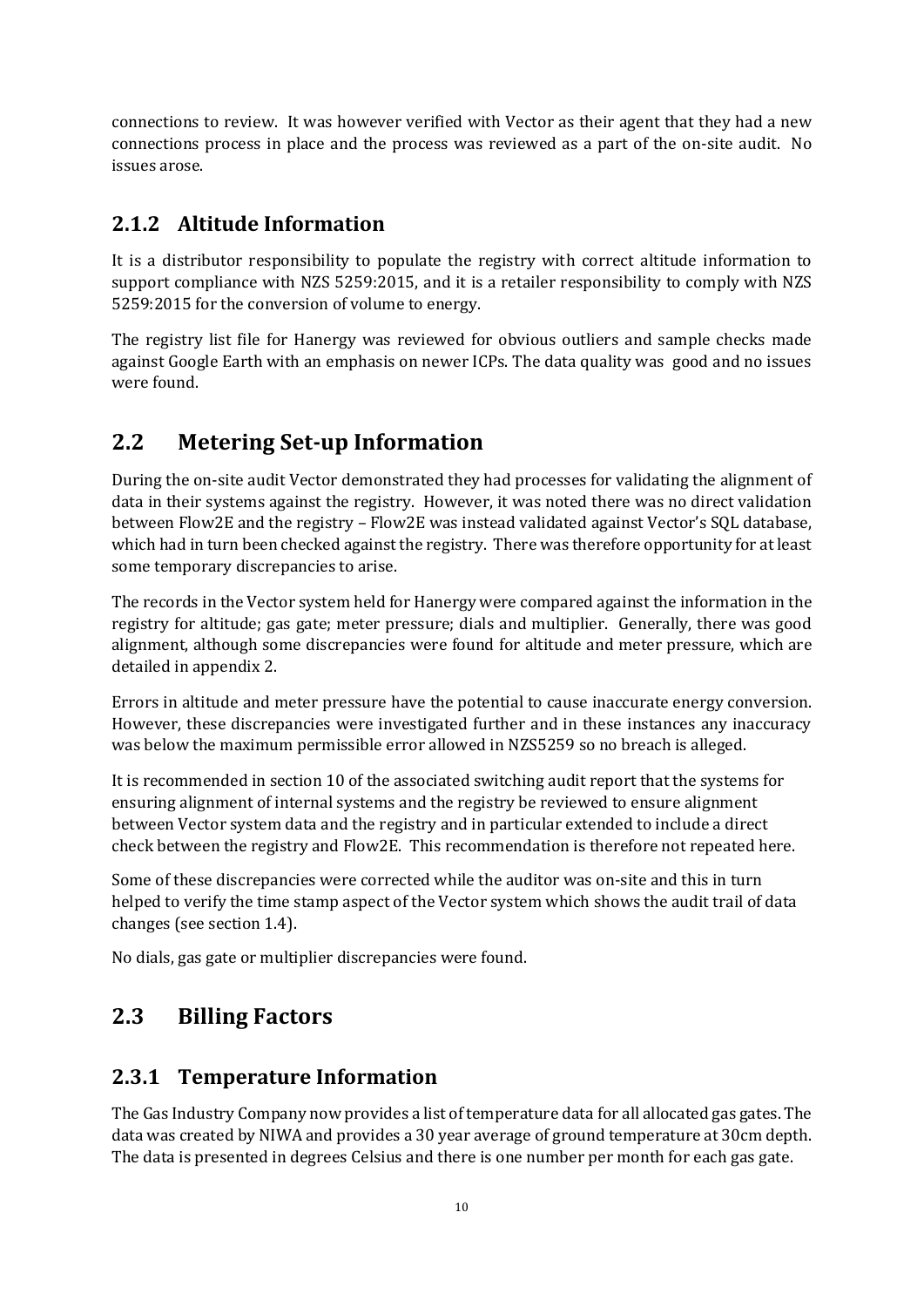The purpose of this temperature information is for industry participants to use in their data conversion calculations if they wish. The Gas (Downstream Reconciliation) Rules 2008 (the DR rules) require that the data used in the conversion of volume to energy must comply with NZS 5259. Average ground temperature at 30cm depth is provided as an option under NZS 5259.

Currently the use of this information is voluntary however, it is The Gas Industry Co's intent that the DR rules would be changed to incorporate this dataset in the future. If the Gas Industry Co were to do this then they would consult with industry.

It was confirmed with Vector that this temperature table is now being used in their Flow2E system, that performs the energy conversion for Hanergy ICPs.

#### <span id="page-10-0"></span>**2.3.2 Calorific Values**

Overnight jobs requiring energy conversion in Flow2E are done using yesterday's gas type information. This allows the early availability of data and the running of the missing data report the next morning. Once available the gas type information for yesterday (including calorific values) is downloaded from OATIS, converted to Flow2E format and uploaded. This allows the energy conversions for yesterday to be updated using that day's values. This process was observed during the on-site audit.

At month end the data is extracted from OATIS again, to ensure any corrected gas type information is identified and used in Flow2E. Vector also validate the Wobbe and specific gravity values. Flow 2E time stamps both the upload of the gas type information and the trail of energy calculations.

The use of the correct calorific value and other gas type components within an example energy conversion calculation was also observed as a part of the audit, as noted in section 4.

### <span id="page-10-1"></span>**3. Meter Reading and Validation**

### <span id="page-10-2"></span>**3.1 Archiving of Register Reading Data (rule 28.4.2)**

Retailers are required to keep register reading data for a period of 30 months. Data was examined during the audit and it is confirmed that meter reads are available 30 months after their date of origin.

Sample meter read data was also verified against the data used as the meter read input for the energy calculation to prove the end-to-end process.

### <span id="page-10-3"></span>**3.2 Metering Interrogation Requirements (rule 29)**

Rule 29 specifies the type of metering (TOU or non-TOU) that must be installed at a consumer installation, the relevant allocation group that the consumer installation falls within and the interrogation requirements that apply depending on the type of metering and allocation group.

During the on-site audit Vector's monthly process for reviewing allocation groups was demonstrated. This checks for the 250 GJ and the 10 TJ thresholds. If an ICP needs to be changed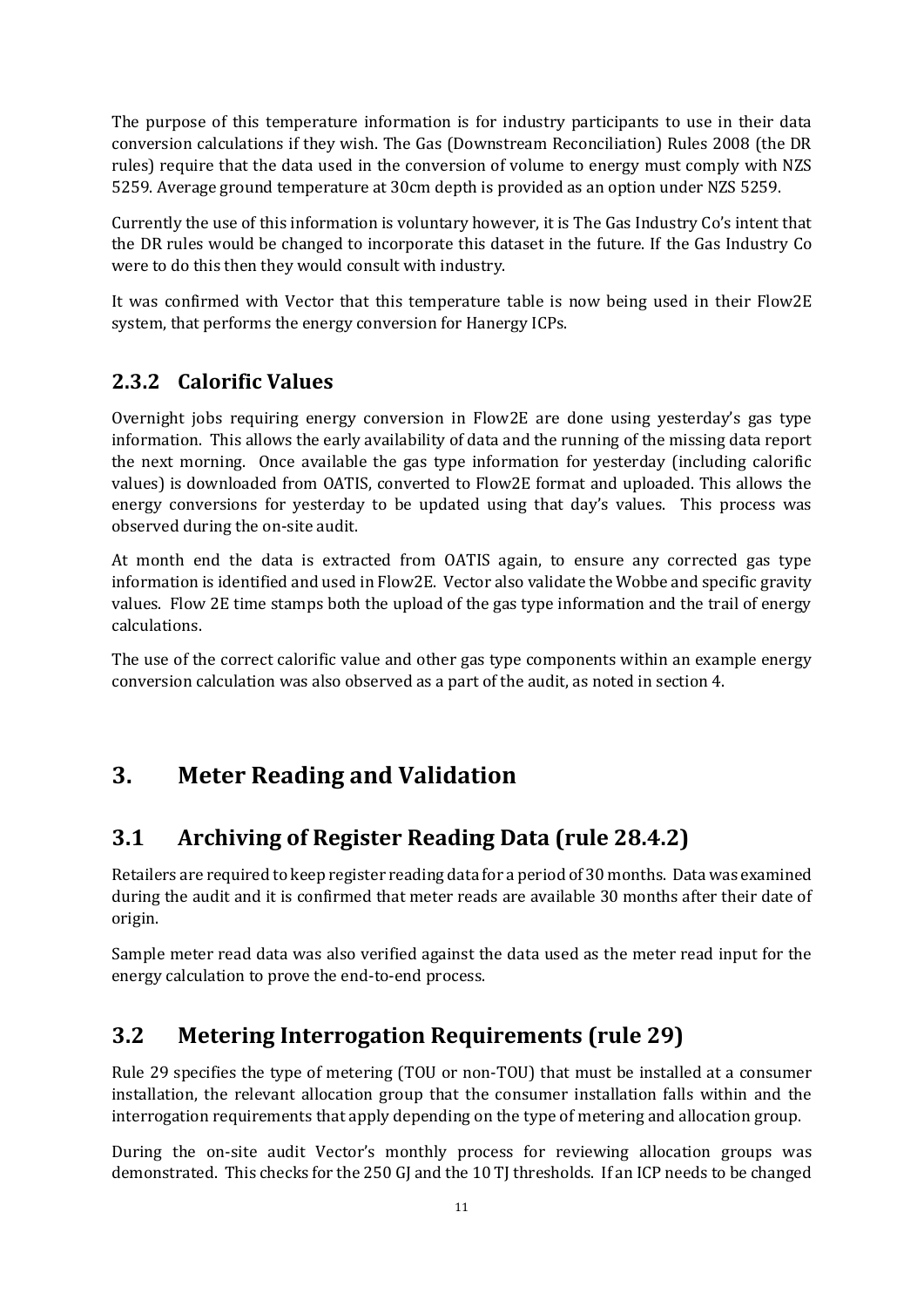an email is sent to advise the meter owner and the registry is updated directly by logging on via the front end.

Hanergy only has allocation group 4 and 6 ICPs. The auditor did a comparison of load shedding categories and allocation groups as a way of validating the allocation groups. Some anomalies were found and shared with Vector and these were all further reviewed, but no ICPs needed to be revised.

The auditor noticed Vector's monthly process was checking for upward movements between allocation groups but not for situations where ICPs should be moved down from group 4 to group 6. However, it is noted this has little practical consequence as all ICPs have been on a 20-day schedule with the meter reader since early 2020.

#### <span id="page-11-0"></span>**3.3 Meter Reading Requirements (rules 29.4.3, 29.5 & 40.2)**

All consumer installations with non-TOU meters must have register readings recorded at least once every 12 months unless exceptional circumstances prevent such an interrogation (rule 29.4.3).

Vector's policy since early 2020 is to manage all of Hanergy's ICPs on a 20-day schedule with the meter reader, regardless of allocation group. Problems with obtaining meter reads are therefore identified early by Vector and referred back to Hanergy to investigate and resolve. At the time of the audit however there was 1 ICP where the last actual read date was over 12 months ago, however Hanergy had not been the retailer for 12 months, so no breach is alleged.

A GAS080 file was reviewed and validated, no issues arose.

#### <span id="page-11-1"></span>**3.4 Non TOU Validation**

Vector has a multi layered approach to validity checking. Meter reads are first loaded into a meter reads Excel workbook which performs basic checks such as identifying clocked and stopped meters.

The metering information is then loaded into Flow2E which produces daily worklists for the Data Services team to review. They highlight things such as volume, specific gravity or Wobbe outside of expected parameters and also highlight file distribution problems. The team review data against site specific validation parameters.

The energy data returned by Flow2E is uploaded into the spreadsheet where a third stage of validation occurs on the energy values, pressure and CV.

A fourth layer of validation is done by Hanergy as retailer.

If it is identified there is no meter read this is also raised with Hanergy.

#### <span id="page-11-2"></span>**3.5 Non TOU Error Correction**

Error correction was examined by a "walk through" of the process and by examining examples. No issues arose.

It was confirmed that the corrected quantities were included in the final submission files.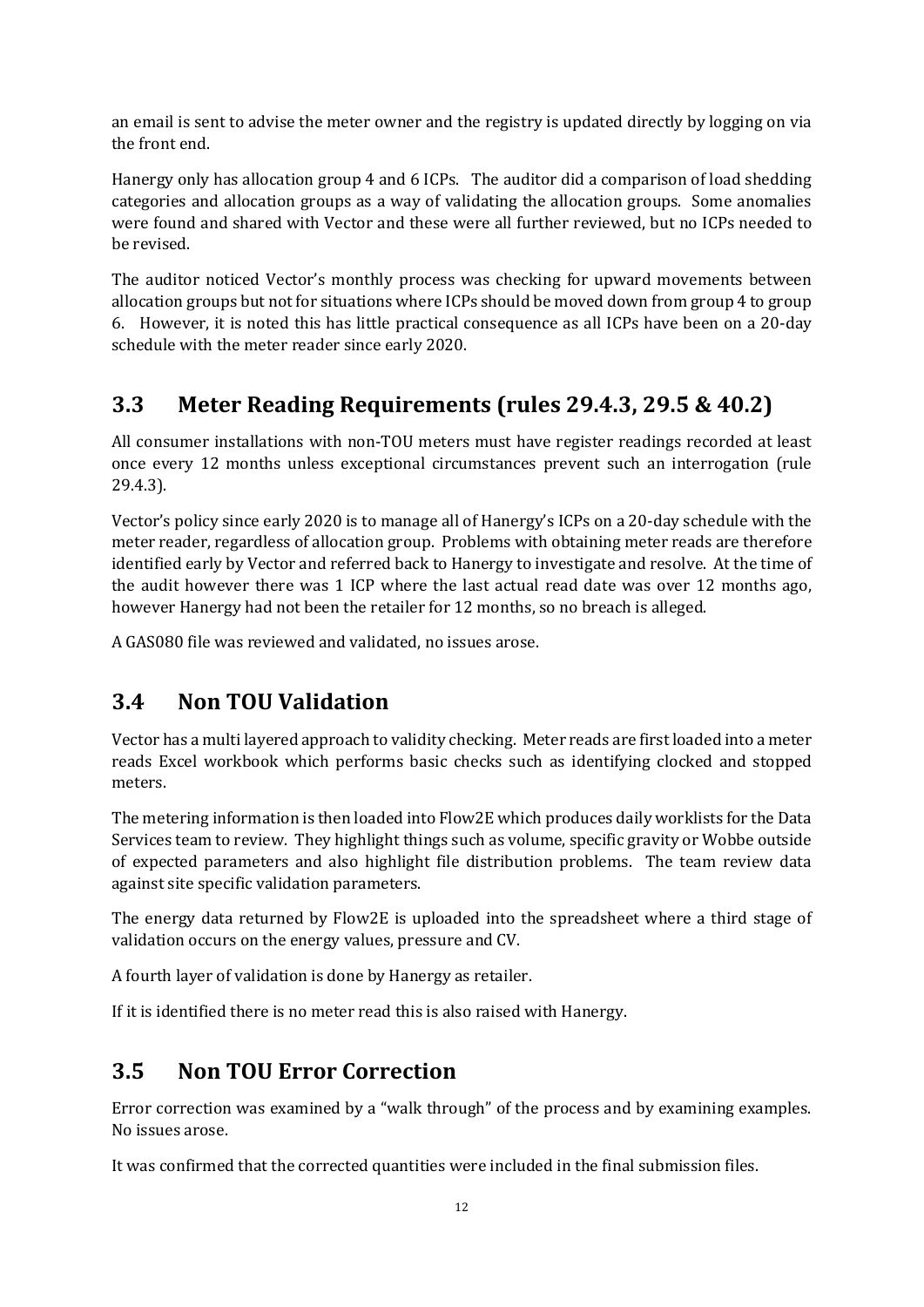#### <span id="page-12-0"></span>**3.6 TOU Validation**

Not applicable to Hanergy ICPs.

# <span id="page-12-1"></span>**4. Energy Consumption Calculation (rule 28.2)**

The data is converted to energy in the Flow2E system managed by the Data Services team in New Plymouth.

During the visit one ICP was selected and the calculation of the conversion factors was replicated to within the degree of accuracy required by NZS5259. Also, each item used in the calculation was traced back to source to verify that the calculation engine was correctly mapped to the relevant source data. For example, the pressure and altitude used were verified back to the gas registry, the temperature to the GIC table, the gas gate back to the First Gas table of gas gates and the gas type information back to the OATIS data table.

It was also verified that the energy data held was consistent between the different parts of Vector's systems, i.e. Flow2E, the SQL database and the meter reads spreadsheet.

No issues arose from these replications other than the registry data anomalies noted in section 2.2.

### <span id="page-12-2"></span>**5. Estimation and Submission Information**

#### <span id="page-12-3"></span>**5.1 TOU Estimation and Correction (rule 30.3)**

Not applicable to Hanergy ICPs.

#### <span id="page-12-4"></span>**5.2 Provision of Retailer Consumption Information (rules 30 to 33)**

During the on-site audit a sample GAS040 file was compared with Vector's system for one gas gate to demonstrate:

- That the GAS040 accurately reflects the data
- That the GAS040 is computed at an ICP level then aggregated
- That the aggregation is accurate

As a part of the audit INACT ICPs were reviewed for any that have had consumption to see if the consumption had been included in the submission file. One INACT ICP with consumption was identified and this consumption had been included in submission files.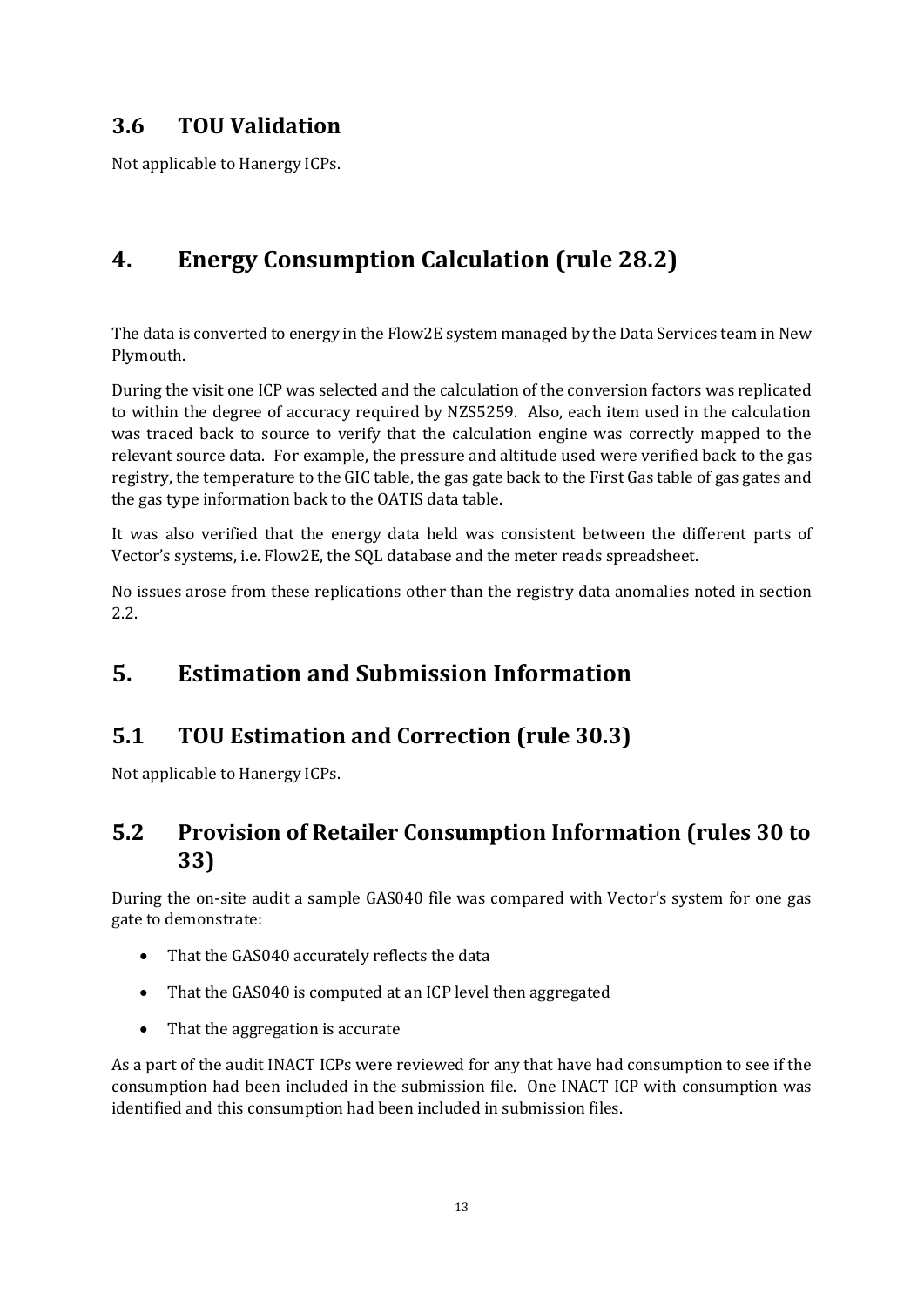## <span id="page-13-0"></span>**5.3 Initial Submission Accuracy (rule 37.2)**

Rule 37.2 requires that the accuracy of consumption information, for allocation groups 3 to 6, for initial allocation must be within a certain percentage of error published by the industry body. The published percentage for the months analysed is 10%.

Hanergy's first set of data to become final was February 2019. Analysis of this is shown below. Data for one gas gate exceeded the +/-10% test but did not reach a materiality threshold of 200 GJs. At a total level the data also failed the  $+/-10\%$  accuracy test but did not reach the materiality threshold of 200 GJs.

| Month         | <b>Total Gas</b><br>Gates | <b>Number</b><br>Within $+/-$<br><b>10%</b> | % Compliant | Within $+/-$<br>$10\%$ or <<br><b>200 GJ</b> | $\%$<br>Compliant<br>or<br>immaterial |
|---------------|---------------------------|---------------------------------------------|-------------|----------------------------------------------|---------------------------------------|
| February 2019 |                           |                                             | 50%         |                                              | 100%                                  |

| <b>Month</b>  | Gas Gates (GJ) | Initial Submission All   Final Submission All   Percentage Variation<br>Gas Gates (GJ) |           |
|---------------|----------------|----------------------------------------------------------------------------------------|-----------|
| February 2019 | 6.038          | 7.351                                                                                  | $-17.9\%$ |

An initial file and a final file for the same consumption month were compared at an ICP level. The list of ICPs was the same in both files, suggesting good process for identifying the complete list of ICPs that should be included in an initial file. The differences between initial and final figures are therefore caused by estimates. This one instance shows the initial consumption as less than the final consumption.

Because of the policy of having meters on a 20-day schedule there are few if any estimates by the time of the interim submission.

As initial versus final consumption have alleged breaches raised routinely none are raised here, but it is recommended Hanergy/Vector review processes to ensure future compliance.

RECOMMENDATION: That Hanergy review how initial estimates are made with a view to improving the accuracy of initial submissions

#### <span id="page-13-1"></span>**5.4 Historic Estimates (Rules 34 & 35)**

To assist with determining compliance of the historic estimate processes, Vector was supplied with a list of scenarios. Vector provided an example for each relevant scenario and all examples were found to meet the test expectation. Where there was no Hanergy example, wherever possible, Vector demonstrated the process using an ICP from another retailer.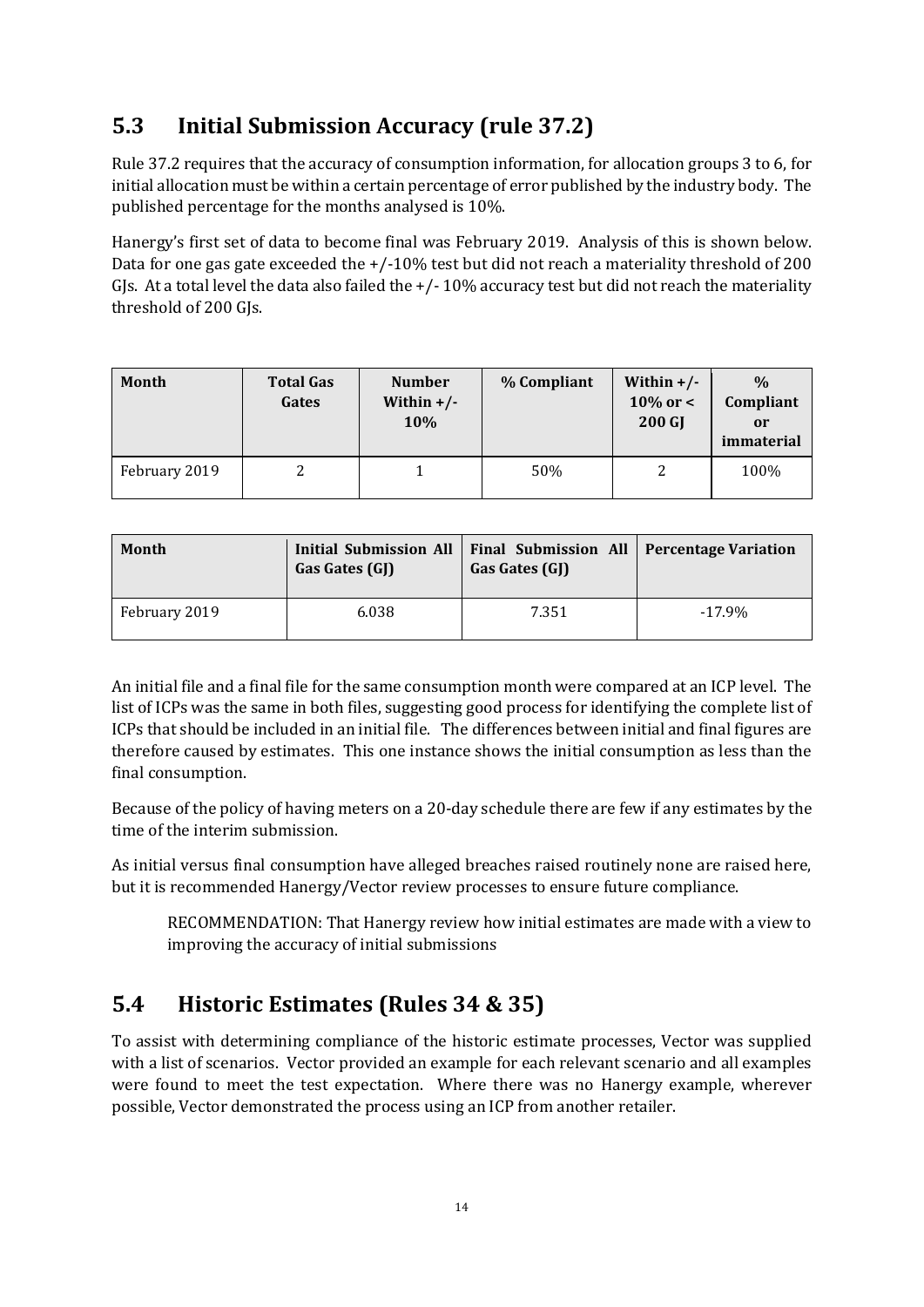| <b>HE Scenarios</b> |                                                         |                                                                                          |               |  |
|---------------------|---------------------------------------------------------|------------------------------------------------------------------------------------------|---------------|--|
| <b>Test</b>         | <b>Scenario</b>                                         | <b>Test Expectation</b>                                                                  | <b>Result</b> |  |
| A                   | ICP becomes Active part<br>way through a month          | Consumption is only<br>calculated for the Active<br>portion of the month.                | Compliant     |  |
| B                   | ICP becomes Inactive part<br>way through a month.       | Consumption is only<br>calculated for the Active<br>portion of the month.                | Compliant     |  |
| $\mathsf{C}$        | ICP's become Inactive<br>then Active within a<br>month. | Consumption is only<br>calculated for the Active<br>portion of the month.                | No examples   |  |
| D                   | ICP switches in part way<br>through a month             | Consumption is calculated to<br>include the 1st day of<br>responsibility.                | Compliant     |  |
| E                   | ICP switches out part way<br>through a month            | Consumption is calculated to<br>include the last day of<br>responsibility.               | Compliant     |  |
| $\overline{F}$      | ICP switches out then<br>back in within a month         | Consumption is calculated for<br>each day of responsibility.                             | No examples   |  |
| G                   | Continuous ICP with a<br>read during the month          | Consumption is calculated<br>assuming the readings are<br>valid until the end of the day | Compliant     |  |
| H                   | Continuous ICP without a<br>read during the month       | Consumption is calculated<br>assuming the readings are<br>valid until the end of the day | Compliant     |  |
| $\mathbf I$         | <b>Rollover Reads</b>                                   | Consumption is calculated<br>correctly in the instance of<br>meter rollovers.            | Compliant     |  |

A manual calculation was also performed using the relevant seasonal adjustment shape files to verify Vector/Hanergy processes.

### <span id="page-14-0"></span>**5.5 Proportion of Historic Estimates (rule 40.1)**

This rule requires retailers to report to the allocation agent the proportion of historic estimates contained within the consumption information for the previous initial, interim and final allocations. The relevant files were examined and compliance is confirmed.

### <span id="page-14-1"></span>**5.6 Forward Estimates (rules 34 & 36)**

Allocation groups 3 to 6 have to use meter readings to predict consumption to the end of the month. The rules do not prescribe how forward estimates are to be calculated. Vector were able to explain in detail their processes for calculating forward estimates. They were also able to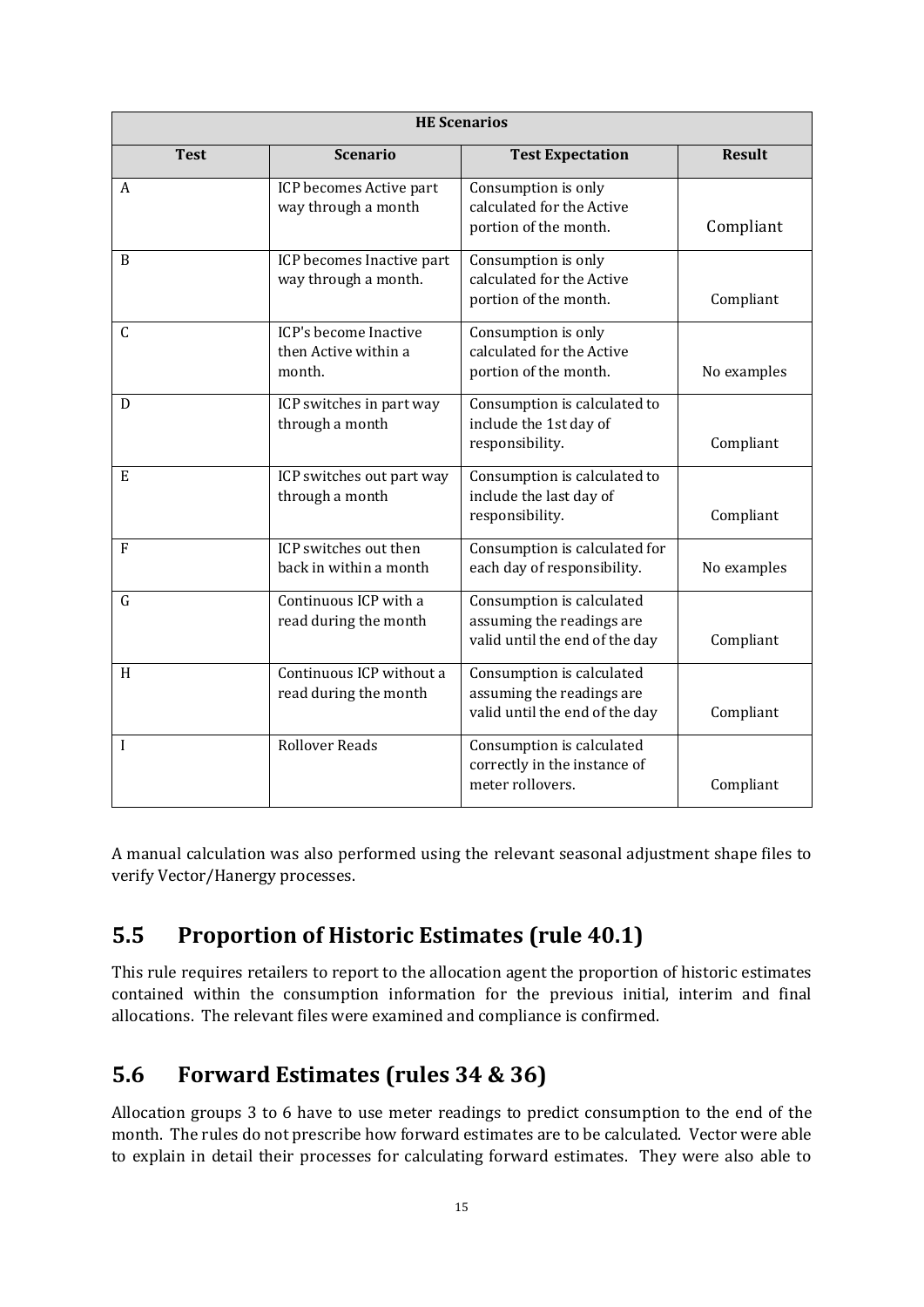demonstrate that they retain the necessary information to identify historical and forward estimates.

No issues arose.

## <span id="page-15-0"></span>**5.7 Billed vs Consumption Comparison (rule 52)**

Hanergy send an 'as billed' file to Vector who then create and submit the GAS070. While on site a recent GAS070 was verified back to the data supplied by the retailer.

The table below shows a comparison between quantities billed and consumption information submitted to the allocation agent for two years. The consumption information submitted was significantly higher than quantities billed in both years.

| <b>Billed vs Consumption</b> |                  |                      |               |              |
|------------------------------|------------------|----------------------|---------------|--------------|
| <b>Year ending</b>           | <b>Billed GJ</b> | <b>Submission GJ</b> | Difference GJ | % Difference |
| May 2019                     | 1                | 171                  | $-170$        | $-99%$       |
| May 2020                     | 5                | 1,412                | $-1,407$      | $-100%$      |
| <b>Total</b>                 | 6                | 1,583                | $-1,577$      | $-100%$      |

Further enquiry with Hanergy and Vector established there had been an error in the process for receiving, converting and submitting the Hanergy 'as billed' data. Vector had understood the data supplied by Hanergy to be in kWh, so converted it into GJs before submitting. However, the data was actually already in GJs and didn't need to be converted.

**ALLEGED BREACH:** Submission of incorrect 'as billed' information because data was routinely converted into GJs when it was already in GJs (r26.2.1)

It was however established that this was an historical problem that was no longer occurring in the current process, but the addition of a sanity check into the 'as billed' process could provide a useful control.

**RECOMMENDATION**: A comparison of 'as billed' data to submitted consumption data prior to the upload of the GAS070 could prevent similar errors occurring in the future

### <span id="page-15-1"></span>**5.8 Gas Trading Notifications (Rule 39)**

A retailer must give notice to the allocation agent when they commence, amend or cease gas supply under a supplementary agreement to a transmission services agreement. They must do this by the third business day of the month following the relevant consumption month of the change.

Hanergy have no supplementary agreements to notify.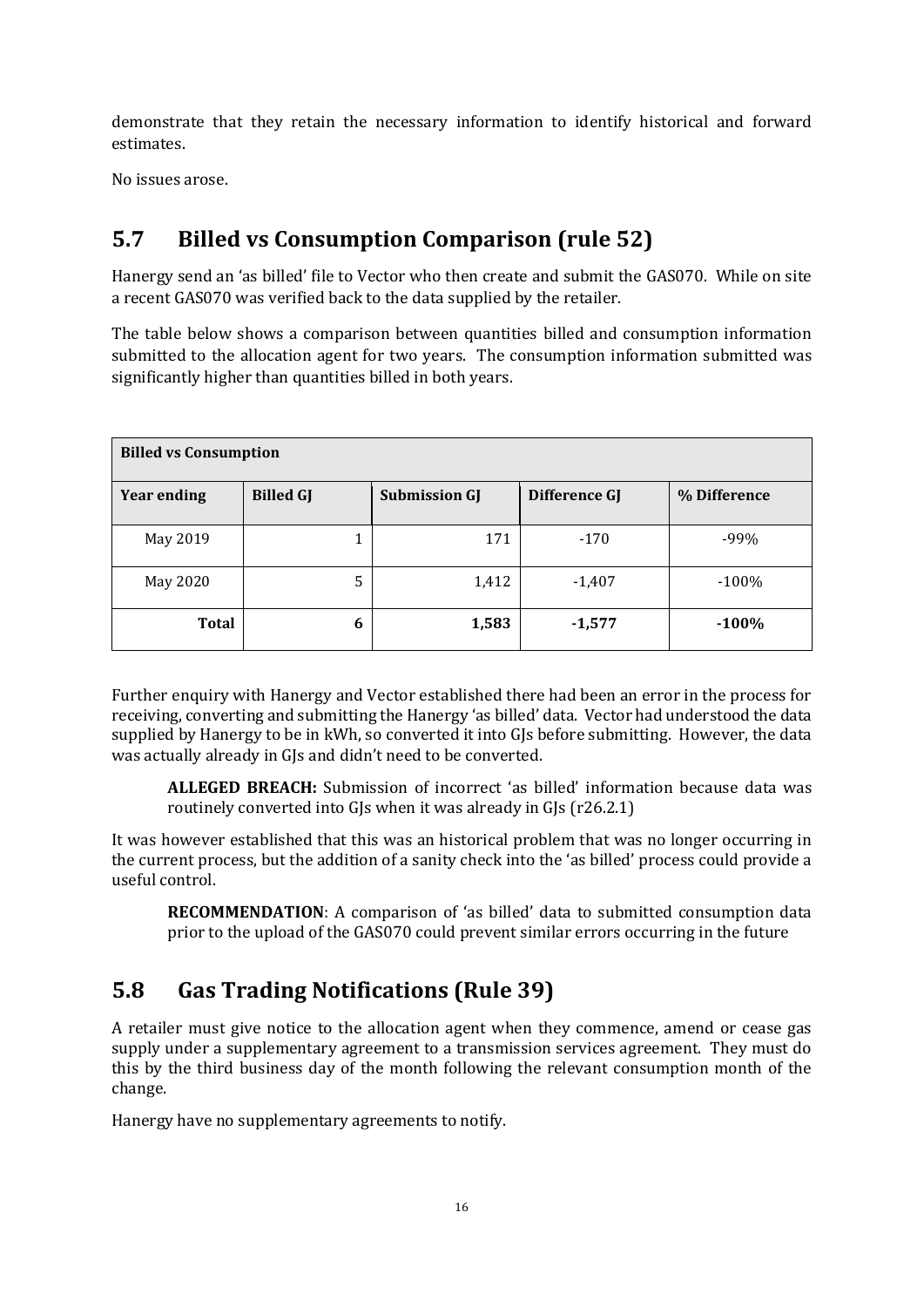#### <span id="page-16-0"></span>**6. Conclusion**

The audit shows that the Hanergy Ltd control environment is "effective" for twelve of the areas evaluated, "adequate" for three areas and three areas were not applicable.

Fourteen of the eighteen areas evaluated were found to be compliant, three were not applicable and one was not compliant. One alleged breach has been raised as a result of this audit:

| <b>Section</b> | <b>Summary of issue</b>                                                                                                           | <b>Rules</b><br>potentially<br>breached |
|----------------|-----------------------------------------------------------------------------------------------------------------------------------|-----------------------------------------|
| 5.7            | Submission of incorrect 'as billed'<br>information because data was routinely<br>converted into GJs when it was already<br>in GJs | r26.2.1                                 |

The report also makes the following recommendations:

**RECOMMENDATION:** That Hanergy review how initial estimates are made with a view to improving the accuracy of initial submissions

**RECOMMENDATION**: A comparison of 'as billed' data to submitted consumption data prior to the upload of the GAS070 could prevent errors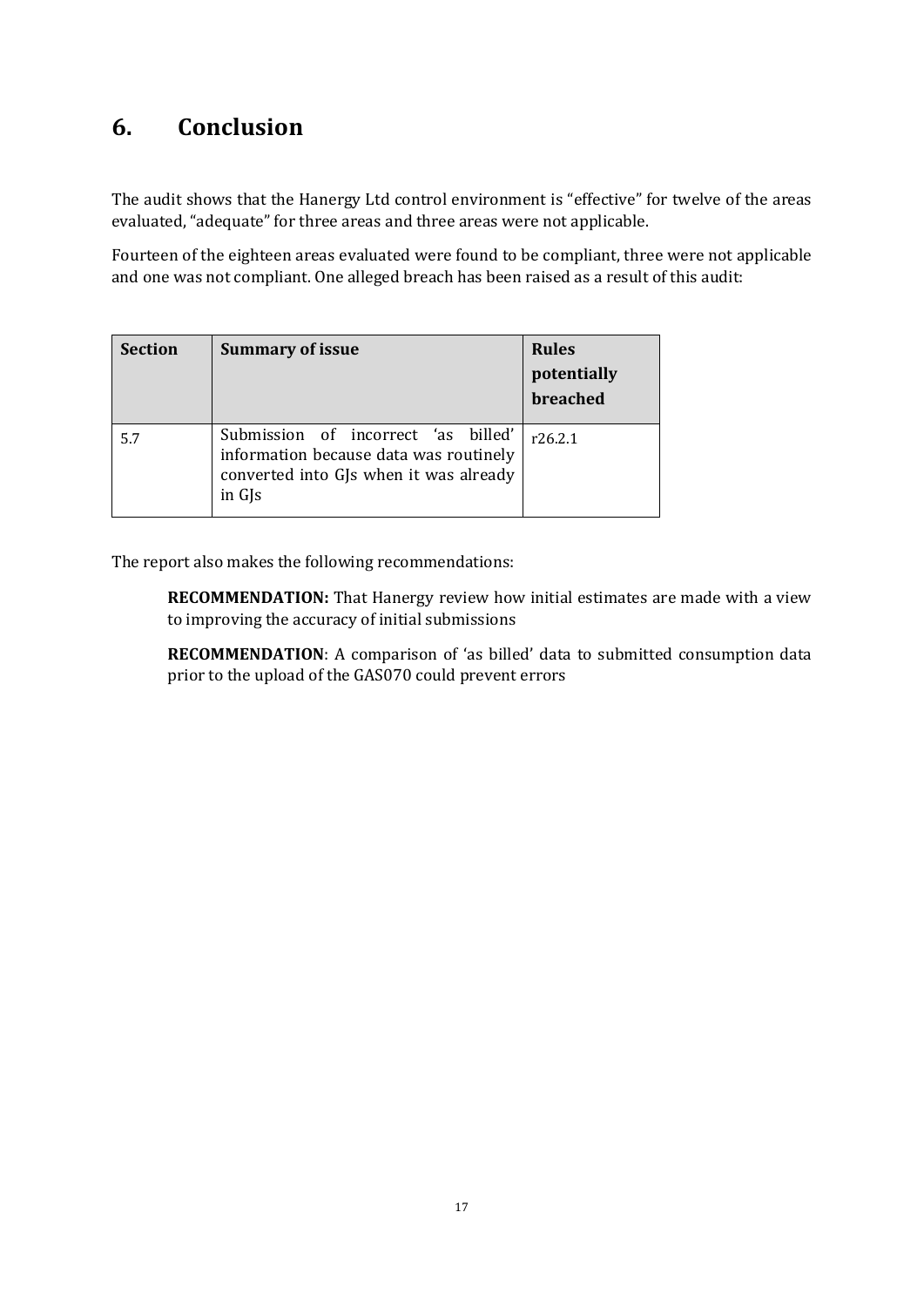# <span id="page-17-0"></span>**Appendix 1 – Control Rating Definitions**

| <b>Control Rating</b>               | <b>Definition</b>                                                                                              |
|-------------------------------------|----------------------------------------------------------------------------------------------------------------|
| Control environment is not adequate | Operating controls designed to mitigate key risks are not<br>applied, or are ineffective, or do not exist.     |
|                                     | Controls designed to ensure compliance are not applied, or are<br>ineffective, or do not exist.                |
|                                     | Efficiency/effectiveness of many key processes requires<br>improvement.                                        |
| Control environment is adequate     | Operating controls designed to mitigate key risks are not<br>consistently applied, or are not fully effective. |
|                                     | Controls designed to ensure compliance are not consistently<br>applied, or are not fully effective.            |
|                                     | Efficiency/effectiveness of some key processes requires<br>improvement.                                        |
| Control environment is effective    | Isolated exceptions identified when testing the effectiveness of<br>operating controls to mitigate key risks.  |
|                                     | Isolated exceptions identified when testing the effectiveness of<br>controls to ensure compliance.             |
|                                     | Isolated exceptions where efficiency/effectiveness of key<br>processes could be enhanced.                      |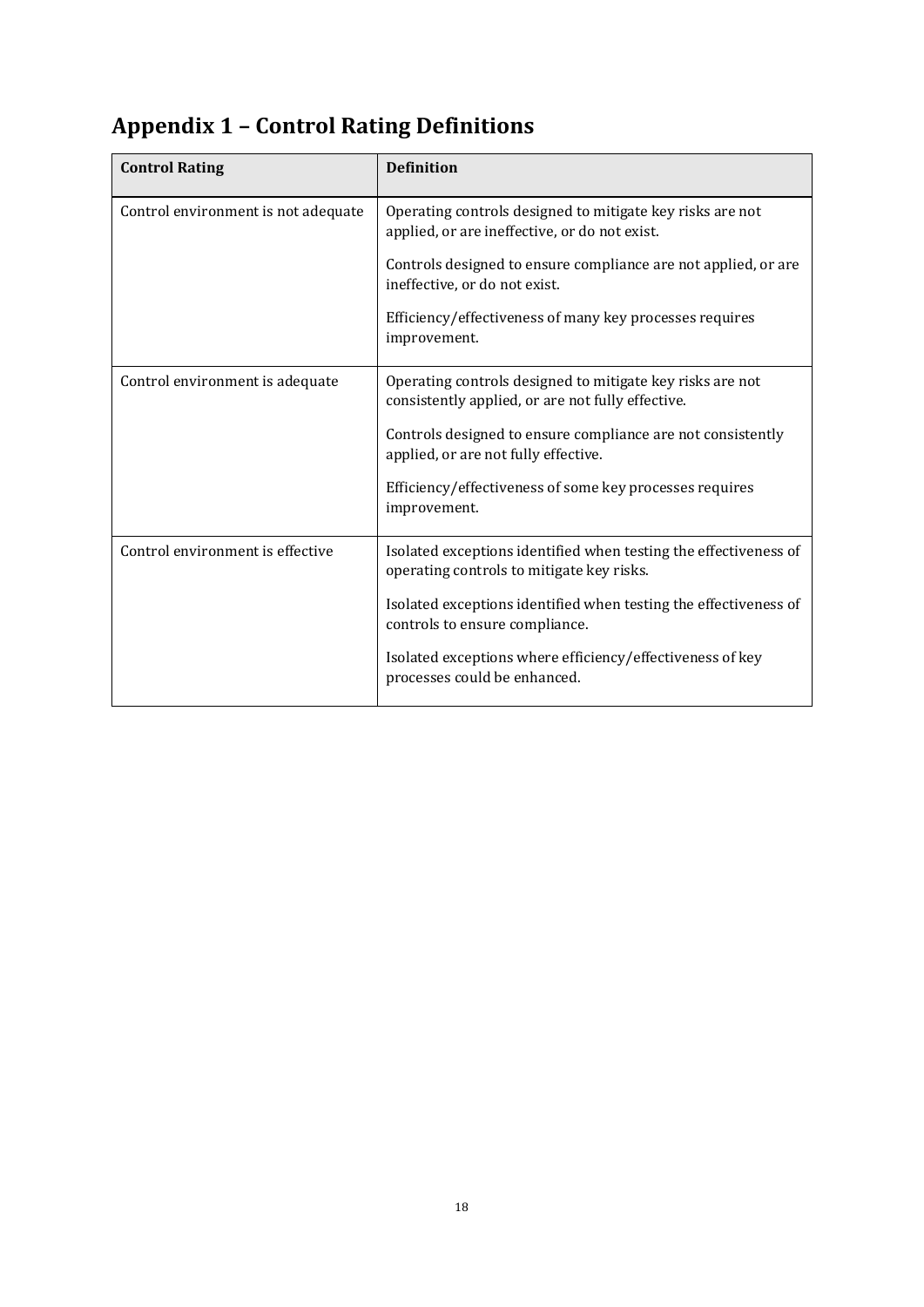### <span id="page-18-0"></span>**Appendix 2 – Detail of issues arising**

#### **2.2 Metering set-up information**

#### Pressure

0001438532QTF41 Hanergy's system had 2.75, gas registry had 2.5 1001273945NG441 Hanergy's system had 3.75, gas registry had 2.75

#### Altitude

0003016733NGA05 Hanergy's system had 40, gas registry had 33 1001303824QT6E3 Hanergy's system had 2.75, gas registry had 31

These discrepancies were not sufficient to breach the NZS5259 maximum permissible error percentages.